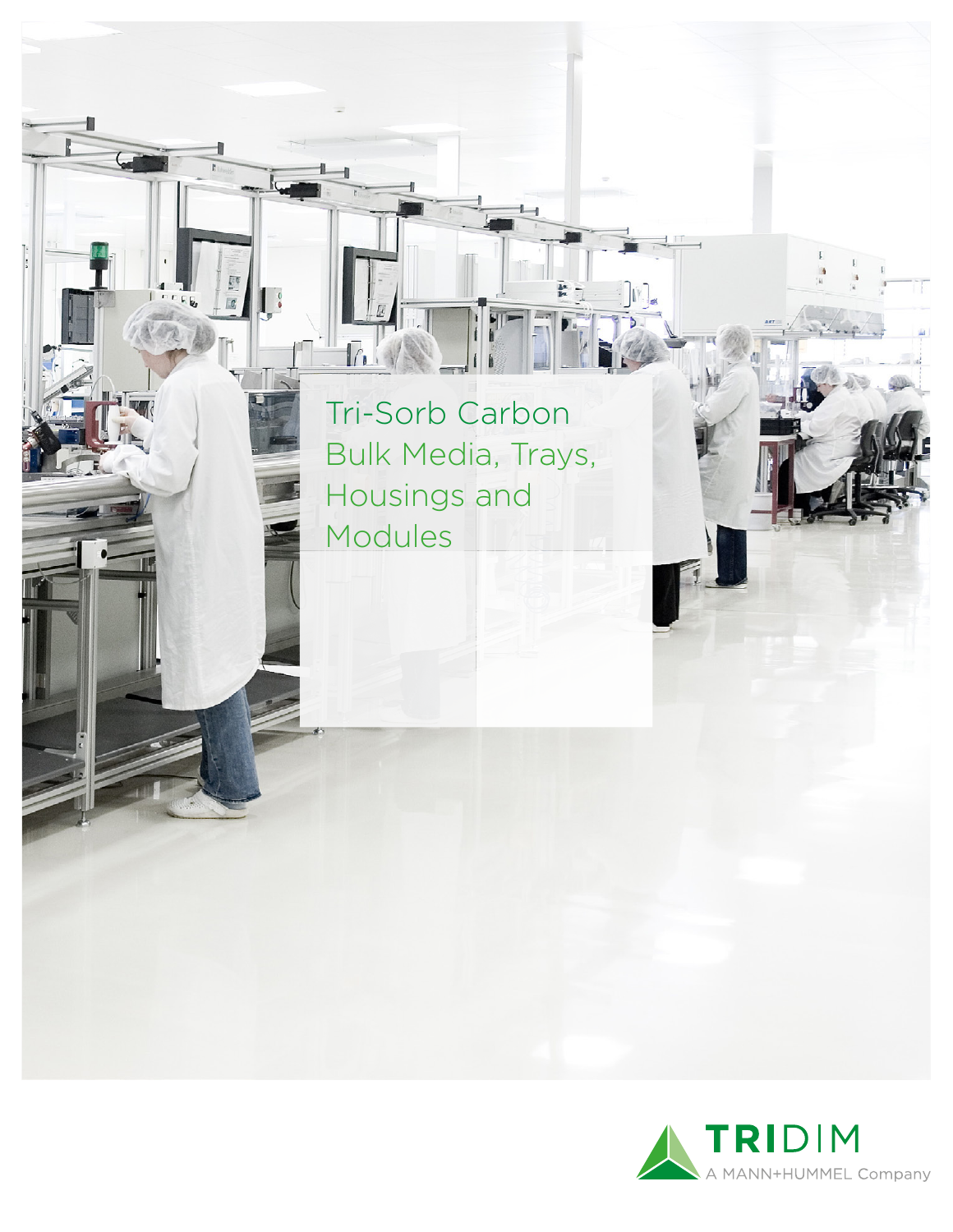### Tri-Sorb Carbon Bulk Carbon Media

#### **A RANGE OF BULK CARBON MEDIA OPTIONS**

Tri-Dim offers a full selection of molecular filtration bulk media to remove a broad spectrum of airborne molecular contaminants (AMC). The media types highlighted below are the more commonly requested, but specialty media is also available. Please contact your local representative for more information on other products.



#### **TRI-SORB MEDIA**

**PAC-30** is a virgin activated carbon. Derived from bituminous coal, it is pelletized in form. Its high activity and surface area make it ideal for most vapor phase applications. The uniformity of its shape makes it particularly attractive in applications where low pressure drop is a consideration.

**GAC-48** is a virgin activated carbon. Derived from bituminous coal, it is granular in form. Its high activity and surface area make it ideal for most vapor phase applications, including general odor removal and the absorption of organic contaminants from vapor streams.

**GAC-48S** is a granular activated carbon that is ideal for most air purification purposes. Made from selected grades of coconut shell, its superior level of hardness makes it cleaner than most other carbons and gives it a longer life expectancy. This, combined with its high activity level, makes GAC-48S well suited for use in any kind of carbon filter or system. Aside from general air purification and deodorization, our coconut shell carbons are also very effective in solvent recovery applications.

**IPAC-46** is a bituminous coal-based activated carbon that is specially impregnated for the desulphurization of gases and the removal of all acidic contaminants — such as hydrogen sulfide, hydrogen chloride, and mercaptans.

**GAC/PP** is a 50/50 blend of granular activated carbon and potassium permanganate, which offers a very broad spectrum of AMC control.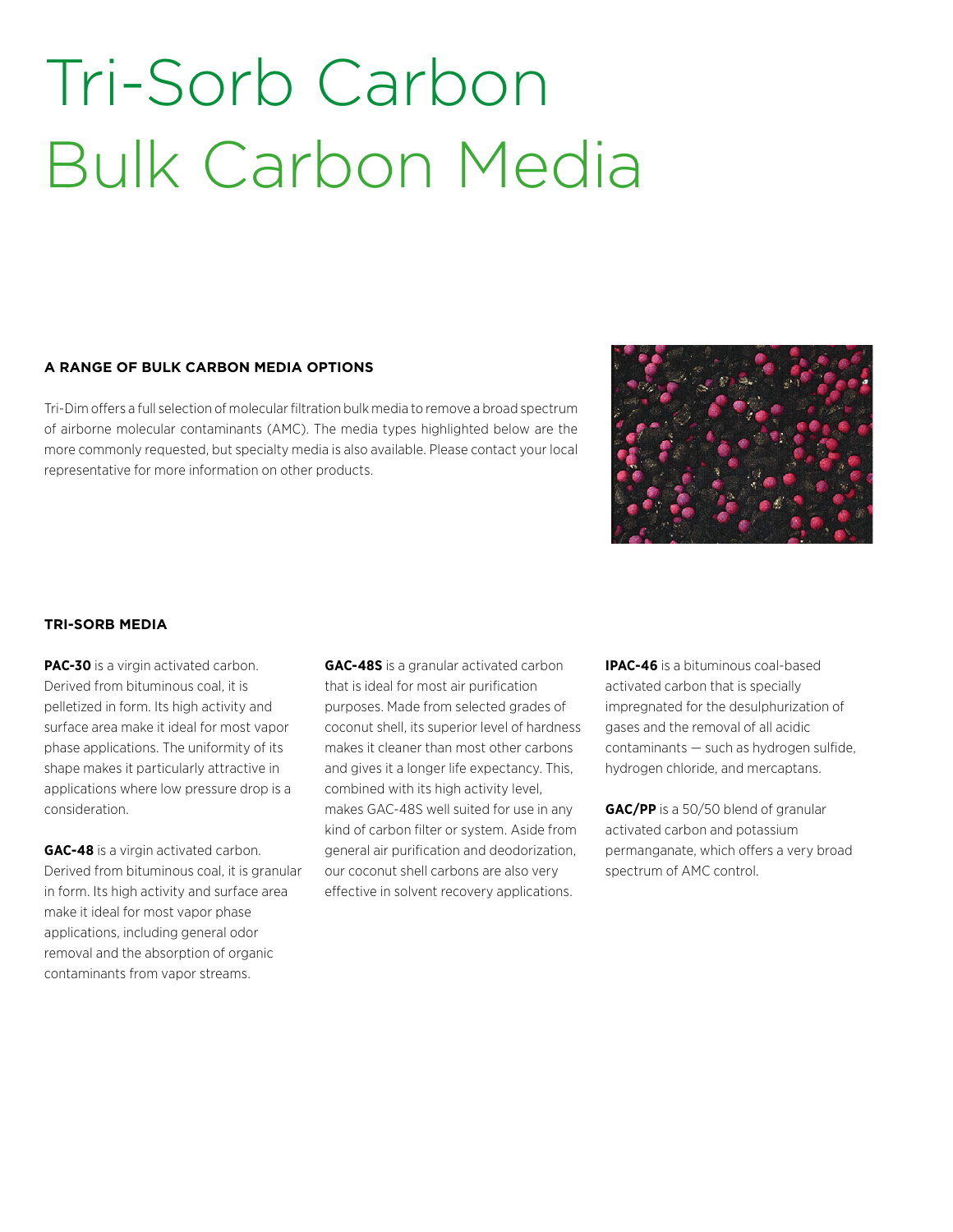# Tri-Sorb Carbon Trays and Housings

#### **CARBON TRAYS**

Tri-Dim Filter offers a full selection of carbon trays to fit any OEM equipment. Tri-Dim's Tri-Sorb Carbon Trays come as standard filled with granular activated carbon. Specialized carbons and carbon blends are also available – please contact your local representative for more information.

#### **TRI-SORB TRAYS — STANDARD SIZES**

- $7\frac{1}{2} \times 23\frac{1}{4} \times 1$
- $11\frac{3}{4} \times 27\frac{7}{8} \times \frac{5}{8}$
- $12 \times 23\frac{5}{8} \times 1$
- $14\frac{1}{4} \times 23\frac{11}{16} \times \frac{3}{4}$
- $18 \times 18 \times 1$
- $22\frac{1}{4} \times 24 \times 1$
- $23\frac{3}{8} \times 24 \times 1$
- $\blacksquare$  23<sup>3</sup>/<sub>8</sub> x 23<sup>3</sup>/<sub>8</sub> x <sup>5</sup>/<sub>8</sub>
- $\blacksquare$  23<sup>5</sup>/<sub>8</sub> x 23<sup>5</sup>/<sub>8</sub> x <sup>3</sup>/<sub>4</sub>
- $\blacksquare$  12 x 24 x 1 (Nominal)
- $\blacksquare$  16 x 20 x 1 (Nominal)
- $\blacksquare$  16 x 25 x 1 (Nominal)
- $\blacksquare$  20 x 20 x 1 (Nominal)
- $\Box$  20 x 25 x 1 (Nominal)

 $\blacksquare$  24 x 24 x 1 (Nominal)  $\blacksquare$  12 x 24 x 2 (Nominal)  $\blacksquare$  16 x 20 x 2 (Nominal)  $\blacksquare$  16 x 25 x 2 (Nominal)  $\Box$  20 x 20 x 2 (Nominal)  $\blacksquare$  20 x 25 x 2 (Nominal)  $\Box$  24 x 24 x 2 (Nominal)

#### **TRI-MET CARBON SA**

The Tri-Met Carbon SA™ is a multi-stage housing designed to remove both particulate and airborne molecular contaminants. The unit accommodates either a 2" or 4"-deep particulate prefilter section, as well as nominal 3/4"-deep carbon trays. Carbon tray configuration is based on twelve trays per 24" of height.

For more information contact your local representative and request brochure #2500-6 for more details.